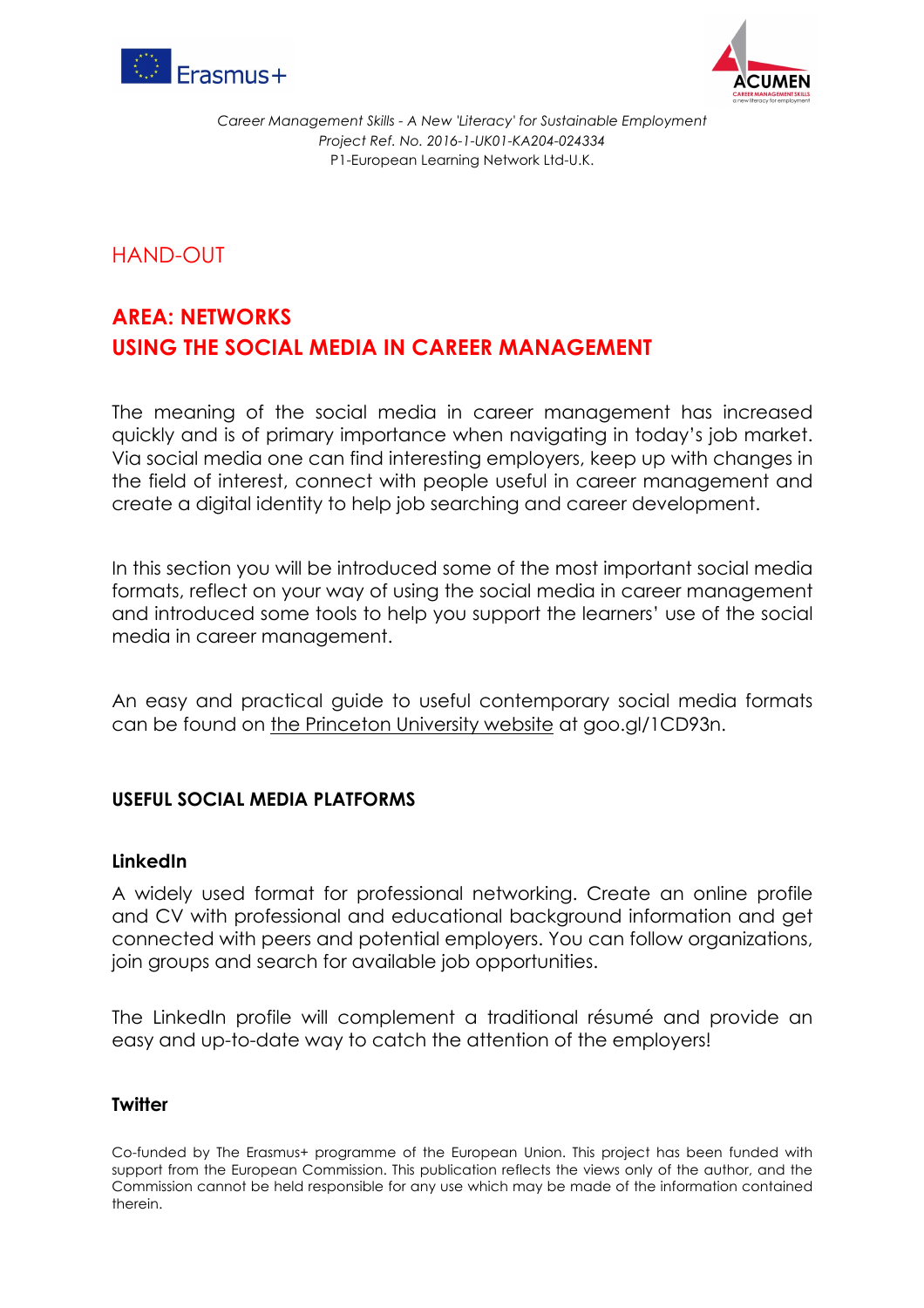



*Career Management Skills - A New 'Literacy' for Sustainable Employment Project Ref. No. 2016-1-UK01-KA204-024334* P1-European Learning Network Ltd-U.K.

One can use Twitter to learn about industries, follow thought-leaders and organizations, share content they curate or create, establish connections and build their own professional brand.

All posts are publicly visible to everyone - keep them courteous and to the point.

### **Facebook**

Facebook is widely used for keeping up personal relationships but is also useful in career management. Users can follow the industries and employers they find of interest and join work-related groups to get up-to-date information discuss with people in the field of their interest.

One may also create a professional profile in addition to their personal one, or define their professional appearance by utilizing different privacy settings for different audiences.

 $\_$  , and the set of the set of the set of the set of the set of the set of the set of the set of the set of the set of the set of the set of the set of the set of the set of the set of the set of the set of the set of th  $\_$  , and the set of the set of the set of the set of the set of the set of the set of the set of the set of the set of the set of the set of the set of the set of the set of the set of the set of the set of the set of th

TASKS:

**Guidelines for the learners in using social media in career management:**

Co-funded by The Erasmus+ programme of the European Union. This project has been funded with support from the European Commission. This publication reflects the views only of the author, and the Commission cannot be held responsible for any use which may be made of the information contained therein.